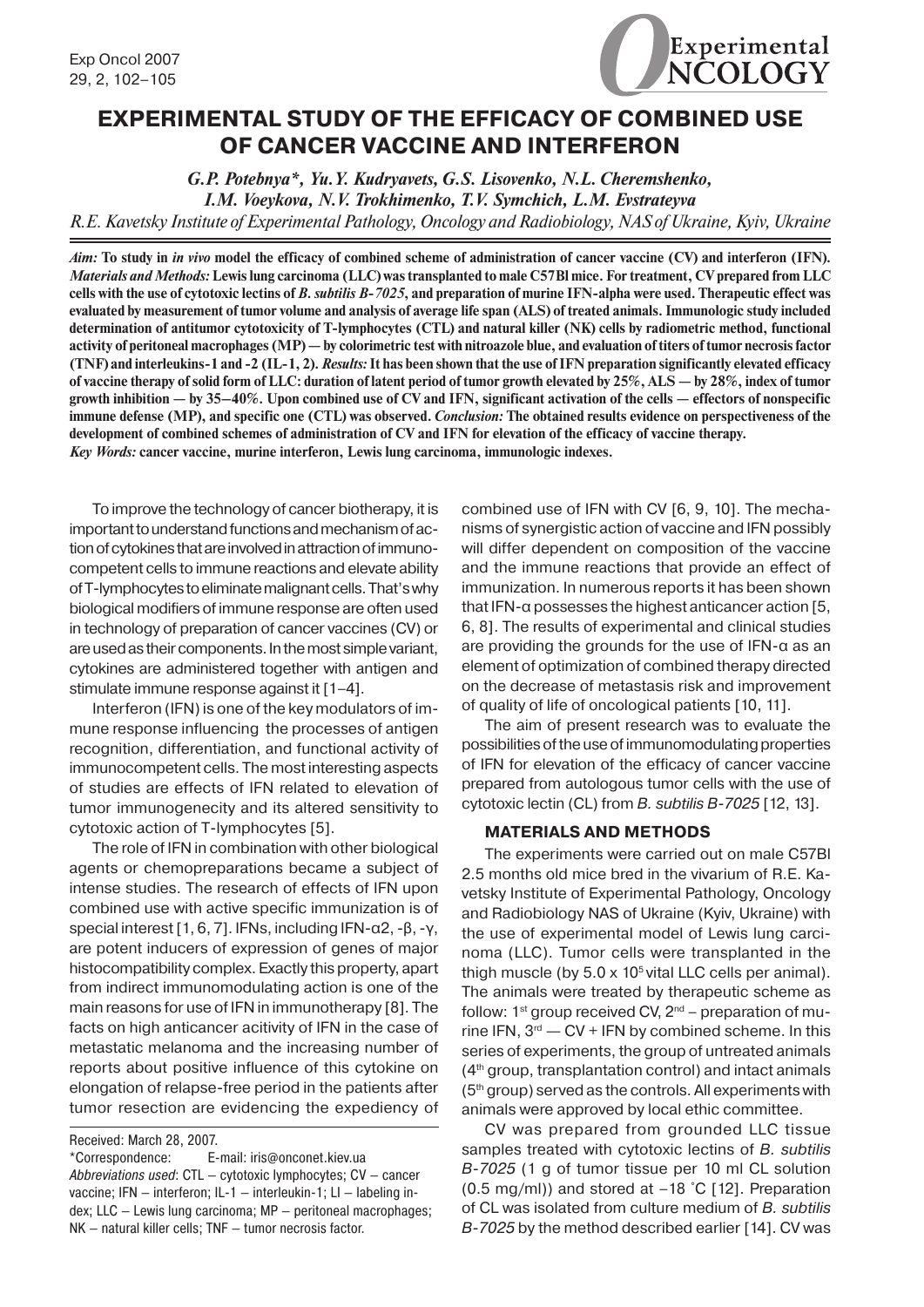injected subcutaneously (s. c.) by 0.3 ml at the days 1, 4, 8, 11, 15 after LLC transplantation.

Preparation of IFN-alpha was prepared according to [15]. IFN solution was prepared *ex tempore* and administered 5 times intraperitoneally (i.p.) by 1000 units in 0.5 ml of physiologic solution 24 h prior to CV administration. Such scheme for IFN administration was chosen of the base of results of studies on combined use of CV with other immunomodulating preparations [16, 17]. Efficacy of treatment was evaluated by tumor growth inhibition index and average life span (ALS) of experimental animals.

Immunologic research included determination of cytotoxic activity of T-lymphocytes (CTL) and natural killer (NK) cells in cytotoxic tests *in vitro* [18], cytochemical activity of peritoneal macrophages (MP) using test with nitroazole blue (NBT) [19], the level of production of tumor necrosis factor (TNF) by MP *in vitro* using TNF-sensitive L-929 cells [20], the levels of production of IL-1 by adherent fraction of spleen lymphocytes, and IL-2 — by nonadherent one using standard radiometric methods [21, 22]. These studies were carried out at the days 28 and 45 after tumor cells transplantation.

Statistical analysis was carried out using Student's *t*-criterium; the values *p* < 0.05 were considered significant [23].

### **RESULTS AND DISCUSSION**

The study of LLC growth evidenced on significant increase of the duration of latent period and pronounced inhibition of tumor growth upon combined use of CV and murine IFN compared with these indexes in the groups of transplantation control or upon separate use of CV and IFN (Fig. 1). Analogous peculiarities have been registered during analysis of ALS of experimental animals (Table 1). In the group of LLC-bearing mice that received CV at monoregimen (group 1), insignificant increase of the duration of latent period has been observed as well as tumor growth inhibition by 24–45%, that lead to significant increase of ALS. Administration of CV with IFN (group 3) led to significant increase of its efficacy: the duration of latent period elevated by 25%, whilst tumor growth inhibition increased by 35–40%. ALS indexes in groups 1 and 3 were 53.71  $\pm$ 4.0 and  $65.0 \pm 2.9$  days respectively ( $p < 0.05$ ). It should be stressed that upon separate use murine IFN also was effective compared to control indexes: the duration of latent period elevated by 39%, ALS  $-$  by 38% (54.8  $\pm$ 3.75 and 39.8 ± 1.8 days respectively, *p* < 0.05). So, the obtained results have shown that aadministration of IFN to LLC-bearing mice at monoregimen or in combination with vaccine elevates vaccine's efficacy.

The study of immunologic indexes allowed to analize their changes in treated animals (Table 2). In control group of LLC-bearing mice at the day 28 the cytotoxic activity of NK cells and CTL has been restored at relatively high level (labeling index (LI) was +322.6% and +196.0%, respectively compared to intact control). These indexes as well as MP activity ( $LI = +79.4\%$ ) were significantly higher than these of intact animals (*p* < 0.05).



**Fig. 1.** Duration of latent period (*a*) and tumor growth inhibition of experimental animals

**\****p* **<** 0.05 compared to control of transplantation.

**Table 1.** Average life span (ALS) and duration of latent period in mice bearing Lewis lung carcinoma

| Group | Treat-<br>ment | Number          | ALS, days          |  |  | Latent period, days                               |  |        |
|-------|----------------|-----------------|--------------------|--|--|---------------------------------------------------|--|--------|
|       |                | of ani-<br>mals | $X \pm m$          |  |  | t LI, % X ± m                                     |  | t Ll.% |
|       | CV.            | 14              |                    |  |  | $53.7 \pm 4.0$ 2.8* 35.0 11.1 $\pm$ 1.3 1.4 13.5  |  |        |
| Ш     | <b>IFN</b>     | 15              |                    |  |  | $54.8 \pm 3.8$ 3.1* 37.7 12.5 $\pm$ 1.1 2.5* 28.3 |  |        |
| Ш     | $CV + IFN$     | 11              |                    |  |  | $65.0 \pm 3.9$ 5.8* 63.3 13.5 $\pm$ 1.6 2.7* 38.2 |  |        |
| IV    | Control        | 10              | $39.8 \pm 1.8$ - - |  |  | $9.0 \pm 0.8$                                     |  |        |

**\****p* **<** 0.05 compared to control of transplantation. **Table 2.** Activity of effectors of cellular antitumor immunity in mice bearing Lewis lung carcinoma (day 28 of tumor growth)

|       | Treatment                  | CI, %                                         | Activity of MP |                |
|-------|----------------------------|-----------------------------------------------|----------------|----------------|
| Group |                            | ΝK                                            | CTI            | in NBT-test    |
|       | CV.                        | $43.2 \pm 2.3$ *,** $7.8 \pm 4.5$ ***         |                | $0.176***$     |
| Ш     | IFN                        | $9.4 \pm 4.7***$ 28.0 $\pm 4.3*$              |                | 0.243          |
| Ш     | $CV + IFN$                 | $10.6 \pm 5.2***$ 34.6 $\pm 2.4*$             |                | $0.600$ *, *** |
| IV    | Control of transplantation | $35.5 \pm 2.6^*$ 24.5 $\pm$ 13.8 <sup>*</sup> |                | $0.393*$       |
|       | Intact control             | $6.4 \pm 2.0$                                 | $2.0 \pm 1.2$  | 0.219          |
|       |                            |                                               |                |                |

\**р* < 0.05 compared to intact control;

\*\* $0.05 < p < 0.1$  compared to control of transplantation;

\*\*\**р* < 0.05 compared to control of transplantation.

Administration of CV to mice resulted in the marked NK cells activation (43.2 ± 2.3 *versus* 35.5 ± 2.6% for group of transplantation control,  $p < 0.05$ ); at the same time the indexes of activities of CTL and MP remained at the level of intact control and were significantly lower than these of transplantation control group. Upon the use of IFN, the situation was different — the preparation acted mainly via activation of CTL. Combined treatment with both agents (CV + IFN) along by increased specific response was accompanied with elevation of MP activity (compared to transplantation control group, LI was +41% and +52,7%, respectively, *p* < 0.05), whilst NK cells cytotoxicity remained at the level of that of intact animals.

It is known that along with effectors of specific and natural resistance, cytokines (IL-1, IL-2, TNF, IFN) play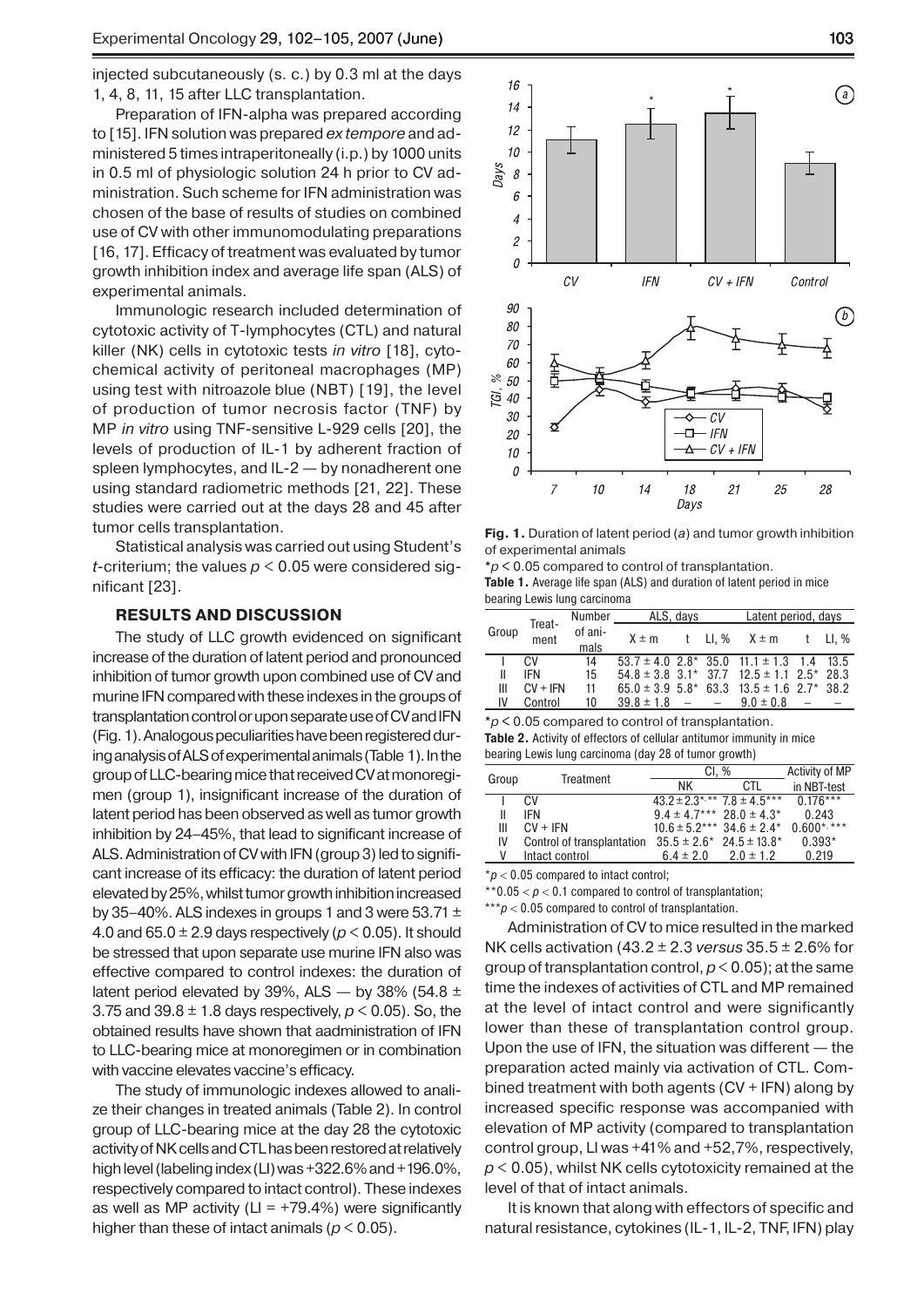an important role in anticancer defense of the body. As biologic modifiers of immune response, they are often used in technology of preparation of cancer vaccines or are used as their components. That's why one may suppose that positive effects of vaccine therapy combined with IFN could be in part explained by its influence on the level of production at least some of mentioned cytokines, in particular, TNF, IL-1, IL-2.

At the day 28 of tumor growth, production of TNF in animals from transplantation control group was decreased compared with intact control: this is evidenced by relatively low titer of TNF (LI = –51.9%, *р* < 0.05) (Table 3). It should be noted that at this time point in experimental groups (groups І–ІІІ) production of TNF remained at the level of intact animals only in mice that received IFN (the titer of TNF activity in this group was  $2.55 \pm 0.25$  log2 and was twice higher than such indexes of transplantation control group as well as other experimental groups. At this period no alterations in IL-1 activity have been observed in all studied groups.

Level of IL-2 production in the supernatants of cultured lymphocytes isolated at day 28 from the animals of transplantation control group was significantly lower than that of intact animals ( $LI = -56.8\%$ ,  $p < 0.05$ ). At this period in mice from groups I and II the titer of IL-2 activity was practically equal to that of tumor-bearing control mice (LI was –35% and –16%, respectively, compared to transplantation control group). The titers of IL-2 activity in mice that received IFN  $+$  CV were close to these of intact control ( $LI = -36\%$  compared to intact control, and +46.8% compared to transplantation control group) (Table 4). It's interesting that exactly in this group the highest percent of animals (25%) that didn't develop tumors has been registered.

Table 4. Production of IL-2<sup>\*</sup> by T-lymphocytes from spleen of C<sup>57</sup>Bl mice after transplantation of Lewis lung carcinoma cells

| Group of animals           | Activity of<br>CTL, CI, %   | Terms of observation (days after<br>tumor cell transplantation) |                                 |  |  |
|----------------------------|-----------------------------|-----------------------------------------------------------------|---------------------------------|--|--|
|                            |                             | 28                                                              | 45                              |  |  |
| CV.                        | $7.8 \pm 4.5^2$             | $< 1 log21, 22.26 ± 0.011, 2$                                   |                                 |  |  |
| $CV + IFN$                 | $34.6 \pm 2.4$ <sup>1</sup> |                                                                 | $2.68 \pm 0.07$ <sup>1, 3</sup> |  |  |
| IFN                        | $28.0 \pm 4.3$ <sup>1</sup> | $1.29 \pm 0.01^{1,2}$                                           |                                 |  |  |
| Control of transplantation | $24.5 \pm 3.8$ <sup>1</sup> | $1.54 \pm 0.1$ <sup>1</sup>                                     |                                 |  |  |
| Intact control             | $2.0 \pm 1.2$               | $3.57 \pm 0.08$                                                 |                                 |  |  |

\*Production of IL-2 is expressed in titres of activity,  $log_2$ ;

 $1p < 0.05$  compared to intact control;  $2p < 0.05$  compared to control of transplantation;  $3p < 0.05$  compared to previous observation point.

That's why it looks reasonable to analyze the state of effectors of anticancer defense (CTL, NK, MP) (Fig. 2) in these animals. Immunologic research has been carried out at day 45 after LLC transplantation (at this term all animals from transplantation control group died, ALS =  $39.8 \pm 1.8$  days). The results have shown significant activation of effector cells of specific and unspecific defense (*p* < 0.05). At this term of observation the highest CTL activity has been registered in mice that received IFN separately or in combination with CV (LI was +993.0% and +615.6% respectively, *p* < 0.05, compared to intact animals). The indexes of NK and MP activity in mice of experimental groups were similar and were significantly higher than control ones.



**Fig. 2.** Activity of effectors of cell immunity in mice with undeveloped tumors (day 45 after LLC transplantation), that received CV + IFN by combined scheme: *a* — cytotoxicity of NK and CTL, *b* — activity of MP in NBT-test.

In conclusion, the presented data allow suppose that the use of IFN at monoregimen or in combination with CV favors restoraton of the functional reserve of all effectors of antitumor defense of the body, and that combined administration of CV and IFN could be considered as a promising tool. Further exploration of synergistic action of these preparations could be useful for the development of effective schemes of biotherapy of oncologic diseases.

### **REFERENCES**

1. **Dillman RO, Wiemann M, Nayak SK, De Leon C, Hood K, DePriest C.** Interferon-gamma or granulocyte-macrophage colony-stimulating factor administered as adjuvants with **Table 3.** Production of TNF and IL-1 *in vitro* by adherent splenocytes of mice bearing Lewis lung carcinoma that received CV + IFN by combined scheme

| Cyto-  |                            | Titer of activity, | Cytotoxicity index. % |                  |                 |                |                |                |
|--------|----------------------------|--------------------|-----------------------|------------------|-----------------|----------------|----------------|----------------|
| kine   | Group                      | log.               | $\cdot$ 2             | $\therefore$ 4   | : 8             | :16            | :32            | 1:64           |
| TNF    | <b>CV</b>                  | $1.13 \pm 0.29$    | $127.5 \pm 20.2$      | $23.6 \pm 8.8$   |                 |                |                |                |
|        | IFN                        | $2.55 \pm 0.25***$ | $279.2 \pm 33.7$      | $133.1 \pm 20.8$ | $57.3 \pm 14.0$ | $9.5 \pm 2.43$ |                |                |
|        | $CV + IFN$                 | $1.50 \pm 0.19$    | $102.2 \pm 17.9$      | $16.2 \pm 12.5$  |                 |                |                |                |
|        | Control of transplantation | $1.25 \pm 0.31$    | $75.3 \pm 15.4$       | $49.4 \pm 23.3$  |                 |                |                |                |
|        | Intact control             | $2.6 \pm 0.4$      | $119.1 \pm 20.4$      | $107.9 \pm 7.7$  | $62.9 \pm 6.8$  | $6.7 \pm 2.1$  |                |                |
| $IL-1$ | CV                         | $1.3 \pm 0.3$      | $2.6 \pm 0.1$         | $1.8 \pm 0.4$    | $1.3 \pm 0.2$   | $1.1 \pm 0.04$ | $0.8 \pm 0.04$ | $0.8 \pm 0.2$  |
|        | <b>IFN</b>                 | $2.0 \pm 0.0$      | $2.8 \pm 0.4$         | $2.6 \pm 0.3$    | $1.6 \pm 0.2$   | $0.9 \pm 0.2$  | $0.6 \pm 0.1$  | $0.5 \pm 0.1$  |
|        | $CV + IFN$                 | $1.0 \pm 0.6$      | $2.3 \pm 0.3$         | $1.9 \pm 0.3$    | $1.2 \pm 0.2$   | $1.1 \pm 0.1$  | $1.0 \pm 0.1$  | $1.1 \pm 0.03$ |
|        | Control of transplantation | $2.0 \pm 0.0$      | $3.2 \pm 0.3$         | $2.4 \pm 0.4$    | $1.6 \pm 0.3$   | $1.2 \pm 0.1$  | $1.6 \pm 0.02$ | $1,1 \pm 0.04$ |
|        | Intact control             | $2.4 \pm 0.4$      | $2.5 \pm 0.04$        | $2.3 \pm 0.07$   | $1.9 \pm 0.05$  | $1.6 \pm 0.3$  | $0.8 \pm 0.1$  | $1.1 \pm 0.06$ |

\**p* < 0.05 compared to intact control; \*\**p* < 0.05 compared to control of transplantation; \*\*\*p<0,05 *p* < 0.05 compared to previous observation point.